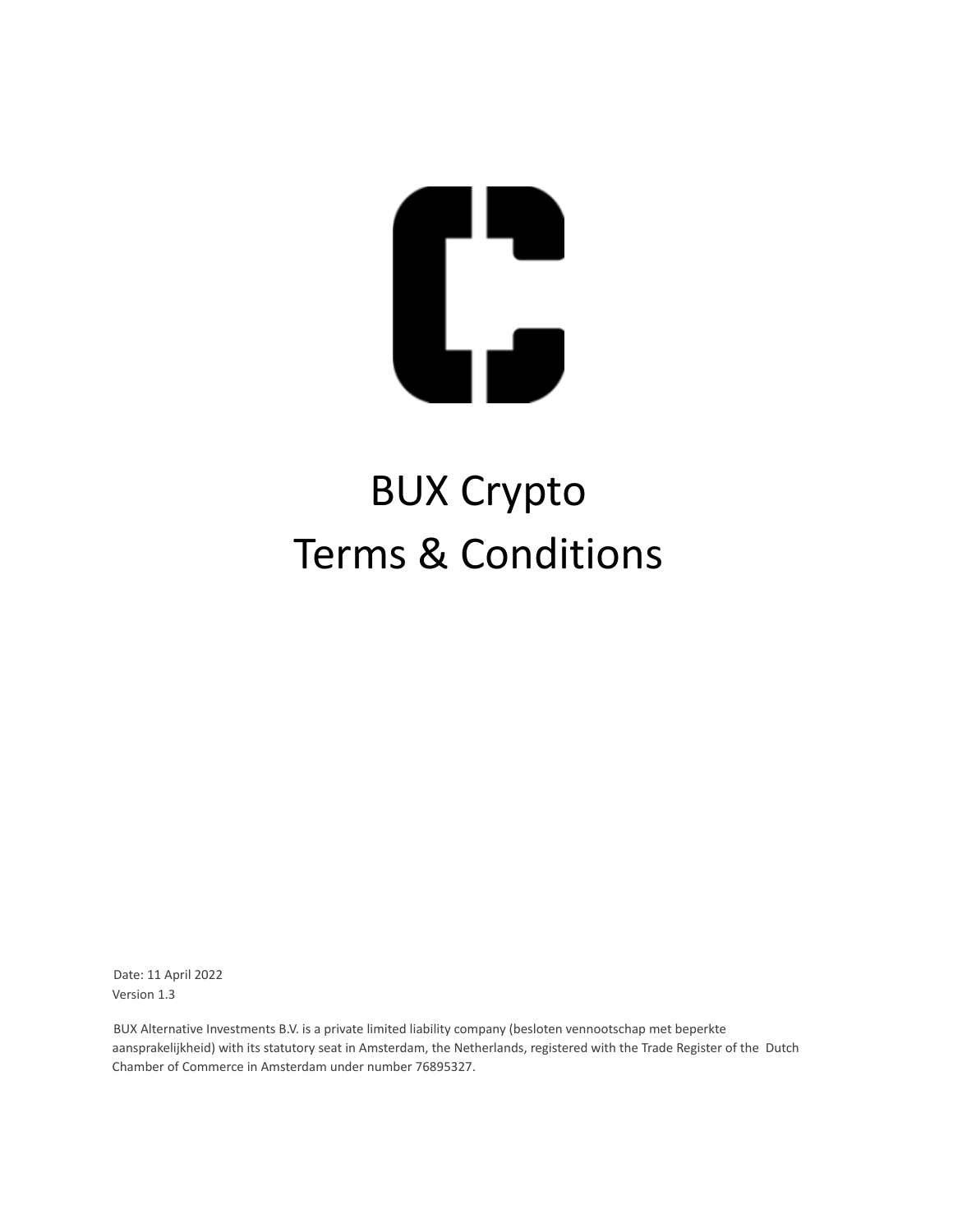# Terms & Conditions

These terms and conditions (the **Terms**) govern your access to and use of two different platforms:

- a. The web platform www.getbuxcrypto.com- as made available and operated by BUX AI(BUX Crypto **Platform**); and/or
- b. The mobile application of BUX Zero in which BUX Alternative Investment B.V. (**BUX AI**) offers the services for cryptocurrencies and the related products and services as made available and operated by BUX AI (**BUX Zero Platform**).

(for the purpose of the present document both are referred to as the **Platforms**).

Please read these Terms carefully, and contact us if you have any questions. By accessing or using the Platforms, you agree to have read, understood and that you shall be bound by these Terms. Changes in these Terms, fee structure and/or any order limits will be notified by us via the Platforms or by email. You agree to any of these changes by continuing to use the Platforms and our Services.

#### **1. The Platforms and the Scope of Services**

1.1. The Platforms constitute 2 (two) separate trading platforms offering cryptocurrency exchange and wallet provider services (the **Services**) with a strong focus on user friendliness and community trading features. Customers of the Platforms can buy and sell cryptocurrency with fiat currencies, manage their portfolio and monitor its performance. The fiat currencies and cryptocurrencies together are referred to as the **Funds**.

The provision of services in BUX Zero Platform other than the abovementioned Services should fall outside the scope of the present Terms.

1.2. The Services offered in the Platforms are operated by BUX AI, a private limited liability company, registered with the trade register of the Dutch Chamber of Commerce under registration number 70541752, with its offices located at Plantage Middenlaan 62 (1018 DH) in Amsterdam, the Netherlands (**we, us, our**), and is part of the BUX Group (www.getbux.com).

1.3. We use third party service providers to manage and operate the Platforms, e.g. for the onboarding of customers, the holding of customer funds, the monitoring of cryptocurrency transactions and for payment service provider services.

1.4. BUX AI has a registration with De Nederlandsche Bank N.V. (DNB) as a provider of crypto services. DNB supervises BUX AI's compliance with the Money Laundering and Terrorist Financing (Prevention) Act (Wwft) and the Sanctions Act 1977 (Sanctiewet 1977).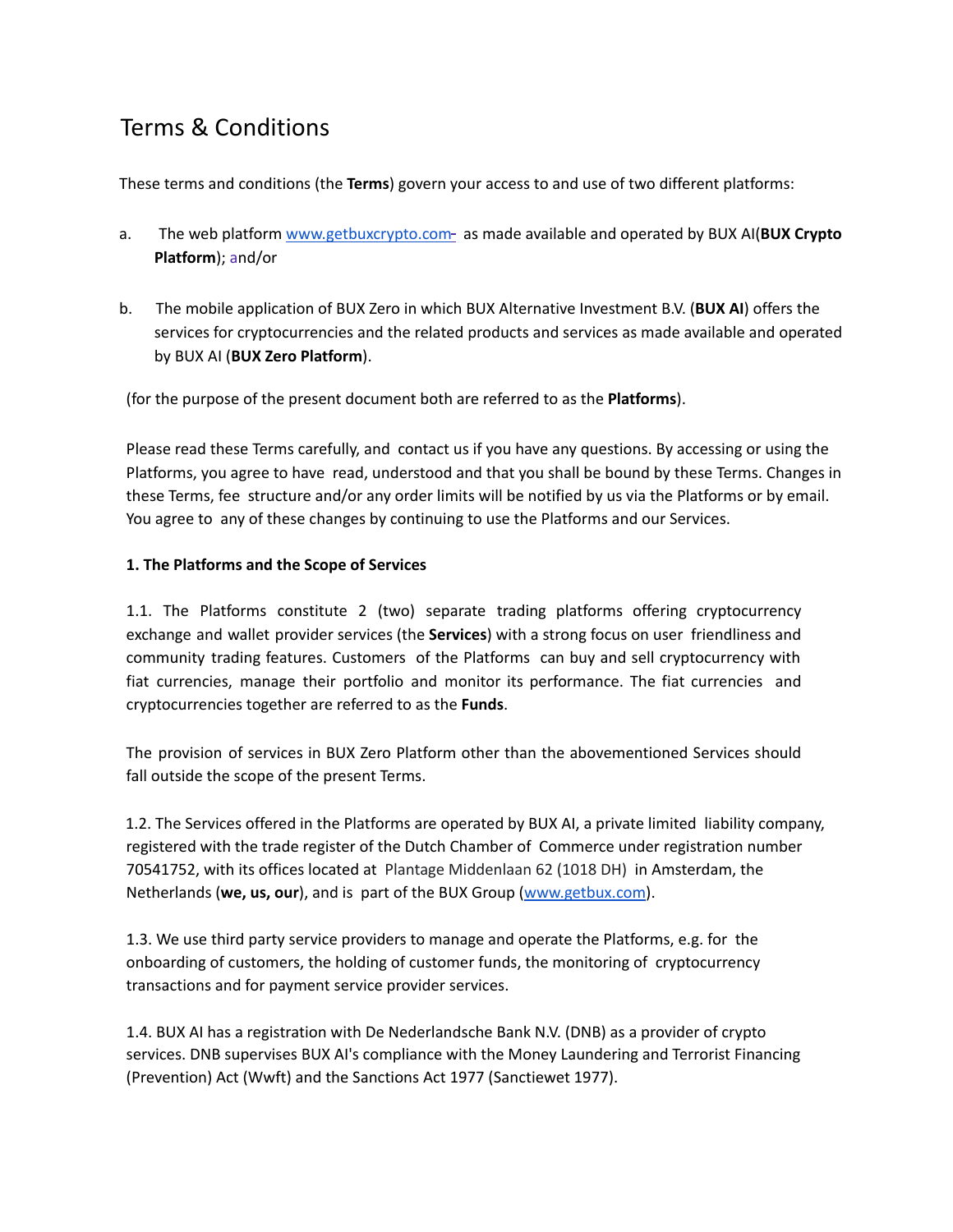#### **2. Acceptance and Customer Classification**

2.1. We will provide our Services subject to the acceptance, onboarding and customer due diligence of the (prospective) client.

2.2. We have internal policies and procedures regarding acceptance, onboarding, customer due diligence and the scope of the Services we provide to certain (categories of) natural persons. We reserve the right to, at our sole discretion, refuse to accept persons as a client without providing a reason for such refusal.

2.3. As part of the acceptance procedure, we conduct customer due diligence on persons who have applied for an account on the Platforms. Customer due diligence includes us ascertaining and verifying the identity of these persons. You agree to cooperate in relation to customer due diligence and to truthfully answer the questions asked by us relating to onboarding.

2.4. The information that you provide us with is relied upon by us when processing your application, for client classification purposes and for otherwise dealing with you. You need to inform us immediately of any changes (e.g. change of address, contact details, change in employment or financial status, bank/credit details) by email to Customer Services (via support-crypto@getbux.com).

2.5. Persons that are residents of the United States of America, including those who qualify as 'US Citizen', 'permanent resident', 'resident alien' or 'US Person' as per the law of the United States of America (each a **US Person**) and residents of other jurisdictions that do not or only limited tolerate the offering our Services or services similar to the Services (explicitly including cryptocurrency exchange services and wallet provider services) to their citizens (a **Resident**) must not utilize the Services. You declare to us that you do not qualify as a US Person or Resident. You herewith indemnify us for any damages that we suffer due to you violating this prohibition or declaration.

2.6. You warrant to us that you only act for your account and risk and enter into an agreement in your own name and not as an agent for or for the account of a third party.

2.7. You will promptly provide us with any information which we request from you to evidence the matters referred to in these Terms or to comply with any laws and regulations or otherwise, and will notify us if there is any material change to such information.

2.8. We will not provide our Services to persons under the age of 18 years.

#### **3. Account**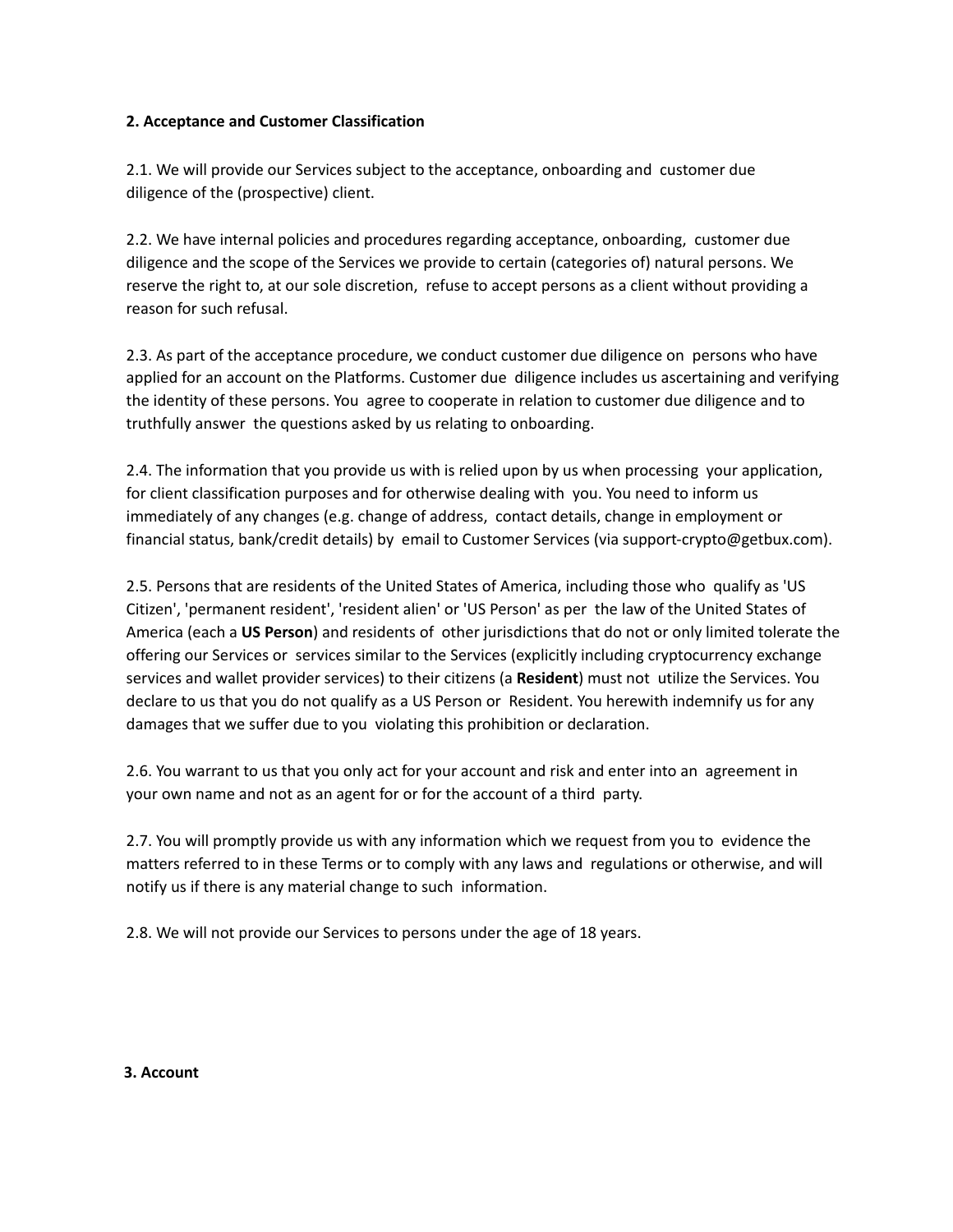3.1. In order to access the Services on the BUX Crypto Platform, You are required to make a **BUX Crypto Account**.

3.2. In order to access the Services on the BUX Zero Platform, You are required to make a **BUX Zero Account**.

3.3 As these Platforms are separated, the account created on one platform could not be used to log in on the other.

3.4. BUX Crypto Accounts and BUX Zero Accounts can only be registered by natural persons residing within the European Economic Area with a minimum age of 18 years old.

3.5. You may only create one account and you are not allowed to transfer your account to another person.

3.6. You must keep your user name and password confidential at all times and must not allow others to use your account. You are responsible for all activity that occurs under your account, including any activity by authorised or unauthorised users. If you know or suspect that another person knows your password, you must promptly change your password and notify us.

#### **4. Cryptocurrencies and tokens**

4.1. We offer a platform to buy, sell and trade cryptocurrencies, and we offer wallet provider services. We determine which cryptocurrencies and tokens are admitted to the Platforms. An overview thereof can be found on the Platforms. We reserve the right to change the cryptocurrency assets and tokens available on the Platforms at any time.

4.2. We offer our own 'BUX Token' which is a Binance Smart Chain (BSC) powered BEP-20 utility token that can be used on the BUX Crypto platform. More information on the BUX Token can be found on the Platforms.

4.3. From time to time, we may offer promotions that are only available to users that own (a certain amount of) BUX Tokens. More information on our current promotions can be found on the Platforms.

#### **5. Use of the platforms**

5.1. You may not use the Platforms for any purpose other than the use of the Services. You are specifically prohibited from: (a) using any data mining, robots or similar data gathering or extraction methods; (b) manipulating or otherwise displaying the Platforms by using framing or similar navigational technology; (c) registering, subscribing, unsubscribing, or attempting to register, subscribe or unsubscribe any party for any Services if you are not expressly authorized by such party to do so; and (d) defaming, abusing, harassing, stalking, threatening or otherwise violating the legal rights (such as rights of privacy) of others, and/or publishing, posting, distributing or disseminating any defamatory, infringing, obscene, indecent or unlawful material or information.

5.2. Except as expressly permitted by us, you will not scrape, reproduce, redistribute, sell, create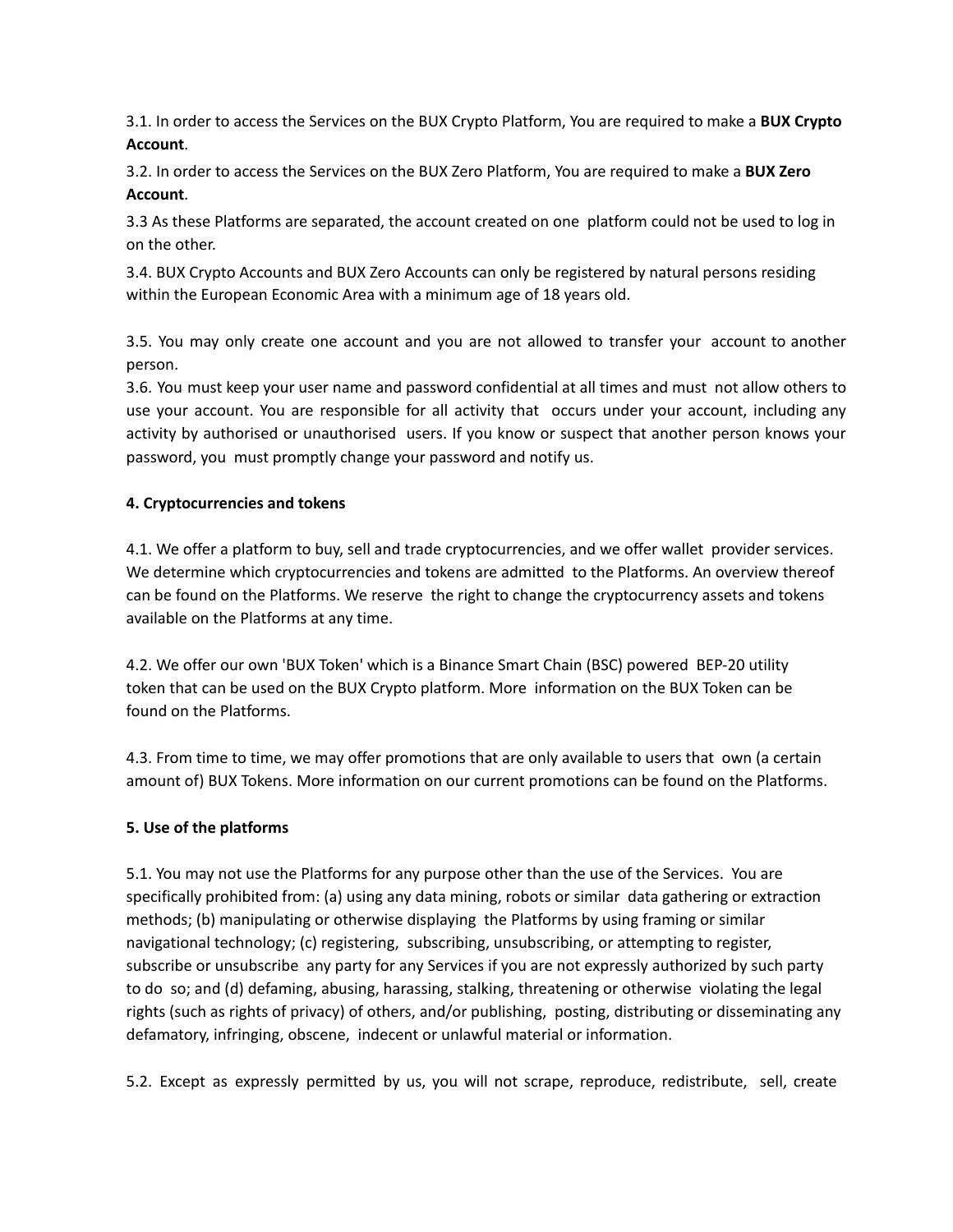derivative works from, decompile, reverse engineer, or disassemble the Platforms. Nor will you attempt to circumvent any of the Platforms' technical security measures or take any action to interfere with or damage the Platforms. If you in any way discover a possible security flaw or software bug, you have the obligation to notify us immediately without having any right to compensation.

#### **6. Intellectual Property Rights**

BUX AI is the owner (or the licensee) of all copyrights and other intellectual property rights in the BUX Crypto Platform and BUX Zero Platform, so long as it relates to the Services, and the material published on it. These intellectual property rights are protected by copyright laws and treaties around the world. All such rights are reserved. We shall own all data generated on the Platforms or through the use of our Services. No licence or other rights are hereby granted in respect of any intellectual property rights owned by or licensed to BUX AI.

#### **7. Compliance**

7.1. You are responsible for compliance with any applicable laws concerning (the use and trade of) cryptocurrencies and are expected to be aware of the applicable legal regulations in relation to cryptocurrencies in your country of residence. We are not required to provide information concerning the legal or regulatory status of cryptocurrencies.

7.2. Criminal acts and economic offenses, such as money laundering and trading in not legitimately obtained cryptocurrencies, are prohibited by law. When you are found to be violating laws or regulations, we may notify the authorities and block or close your account without any notice.

7.3. Your account may be blocked for the duration of an investigation into misuse of the account. We reserve the right to suspend any pending transactions for the duration of the investigation. If the legitimacy of a user and/or any transactions cannot be determined, your right to any outstanding Funds may be lost.

7.4. We will comply with substantiated requests of authorities to provide user information insofar as required by law.

# **8. Duration and termination**

8.1. These Terms will apply to you from the moment of registration of your account, until termination of your account and the use of our Services. You may terminate your account at any time with immediate effect. We may at any time terminate your account with thirty (30) days' written notice.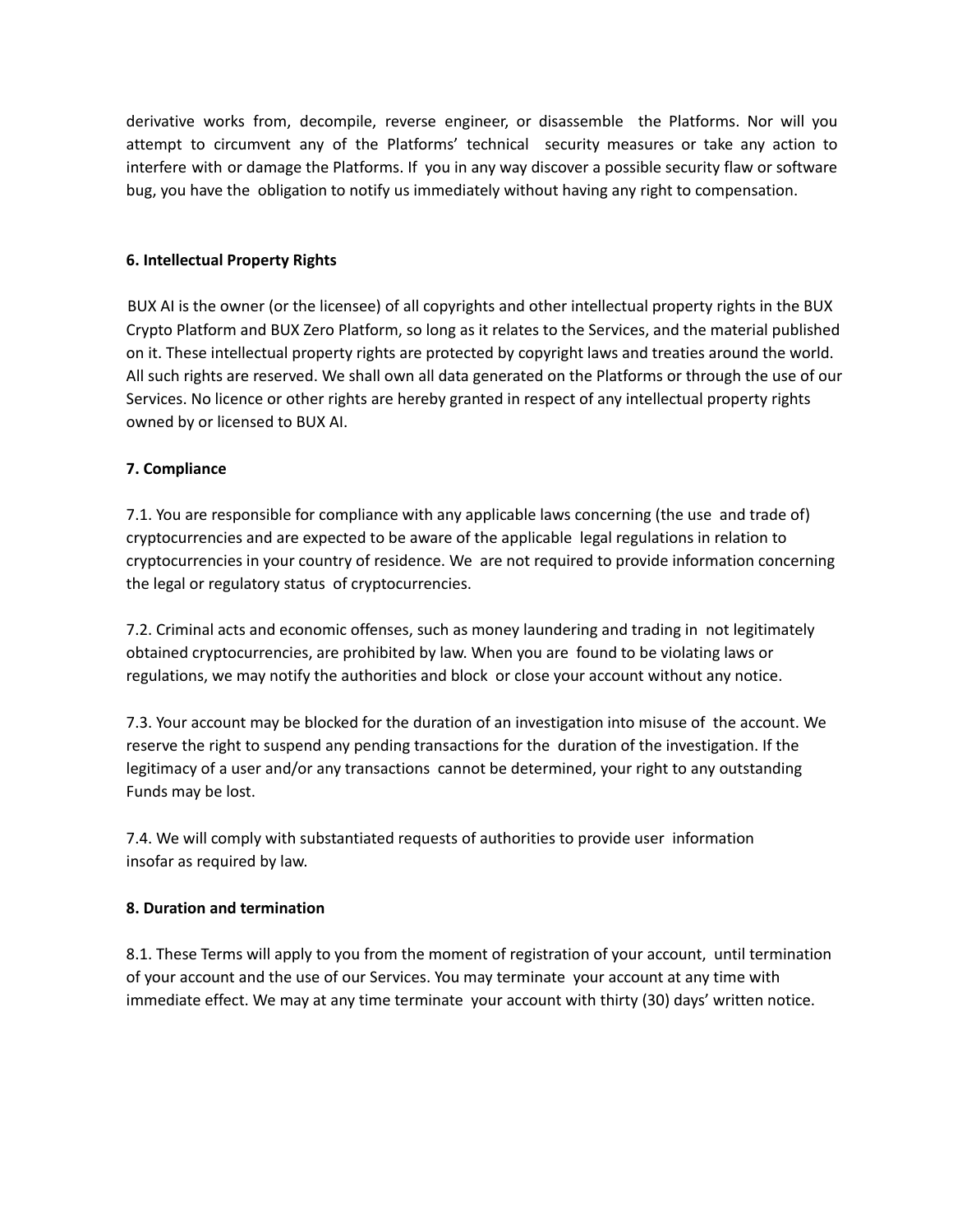8.2. We may at any time decide to discontinue the Services, in which case all outstanding orders will be cancelled. You will be given a reasonable opportunity to withdraw all Funds in accordance with these Terms for a period of at least three (3) months following receipt of such notice.

8.3. We are also entitled to suspend or terminate your account and/or freeze Funds with immediate effect:

8.3.1. upon the discovery of incorrectly submitted account data or illegal activities or any acts in breach of these Terms;

8.3.2. due to any (changes in) applicable legislation and/or regulations; 8.3.3. upon request of regulatory or governmental authorities;

8.3.3. upon request of regulatory or governmental authorities;

8.3.4. if any litigation is commenced between you and us;

8.3.5. if you persistently act in an abusive manner when dealing with us; 8.3.6. if you are unable to pay your debts, declared bankrupt, granted a moratorium, or if another insolvency scheme or statutory debt adjustment arrangement becomes applicable to you;

8.3.7. if you become of unsound mind (which includes lacking legal capacity or being placed under guardianship);

8.3.8. if we believe that we are unable to manage the risks (commercial, legal, regulatory, or reputational risks) that your orders pose to you, us or the financial instrument to which your orders relate; and or

8.3.9. for any other urgent reason at our absolute discretion.

8.4. Upon termination of your account, clauses 6, 13, 16 and 17 shall survive and continue to apply to our relationship with you.

# **9. Orders and transactions**

9.1. The Platforms offer you the option to trade (i) fiat to cryptocurrencies, (ii) cryptocurrencies to cryptocurrencies and (iii) cryptocurrencies to fiat. Each of these will be considered an order, for which certain restrictions may be in place. These restrictions can be changed by us at any time and will be published on the Platforms. All downward changes will be notified by us to you at least seven (7) days in advance, to the extent reasonably possible to us.

9.2. Submitting orders for transactions is only possible if you have sufficient Funds. When you submit an order via the Platforms, You authorize us to execute a transaction in accordance with such order. You acknowledge that we shall not act as your advisor, agent or otherwise and that any information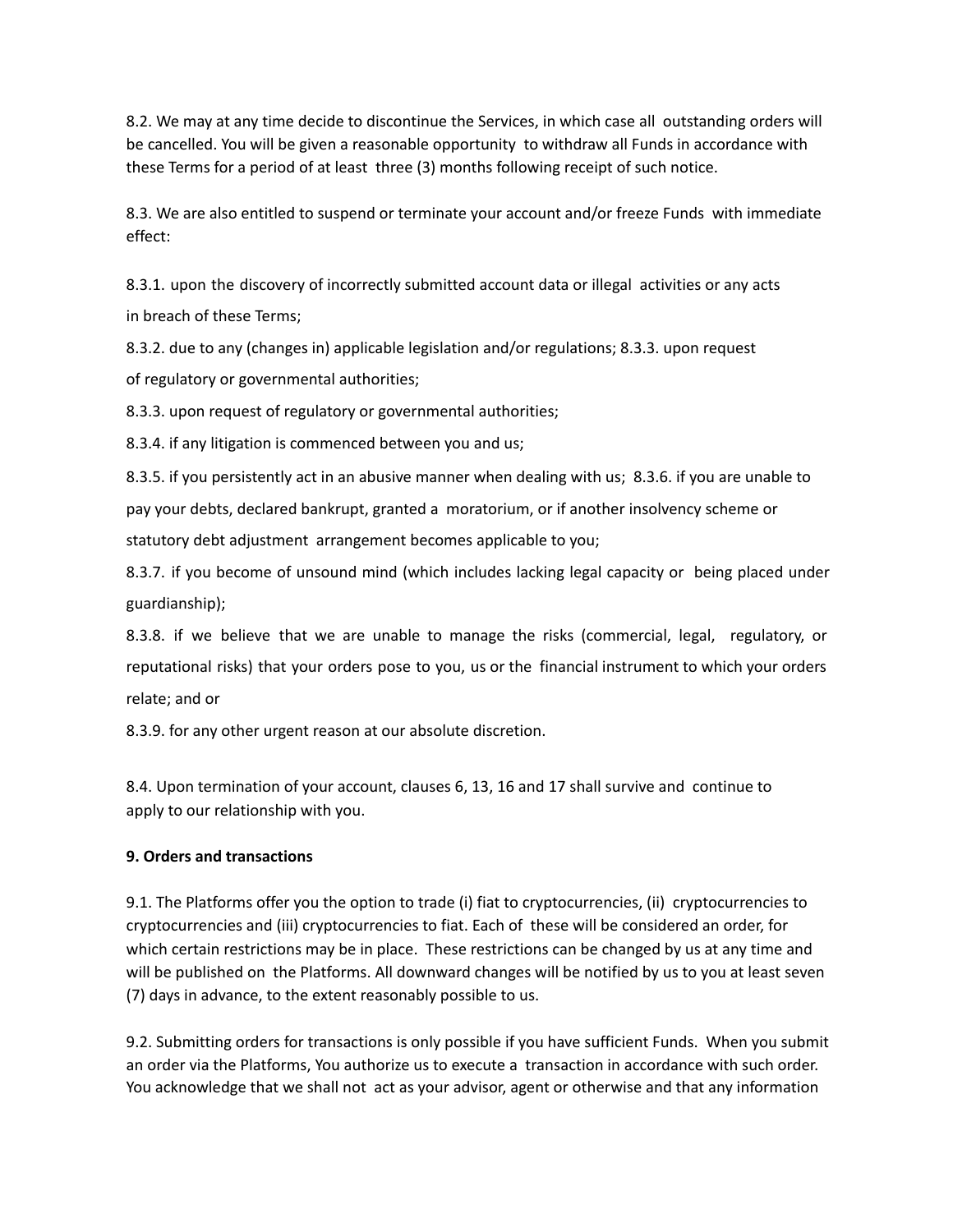provided to you shall not be considered or construed as advice. You can only cancel an order if such order has not been executed by us yet.

9.3. Orders may be automatically executed by the Platforms on the basis of your preferences and settings. You are responsible for all orders provided to the Platforms, for any executed transaction on the basis of your preferences and information provided by you. Once submitted, orders can be made final by the Platforms at any moment. Any erroneous instructions are your responsibility and the Platforms shall not be liable for execution thereof in any way.

9.4. We are not responsible for any price fluctuations. Price fluctuations are fully dependent on supply and demand. We will provide you with an estimation of the current exchange rates, but you acknowledge and agree that the final transaction may significantly differ from the shown estimation. This will be your own risk and responsibility and transactions cannot be reverted.

9.5. We may at any time refuse to execute an order. We cannot guarantee the availability of sufficient supply and demand to fully or partially process an order. We exclude our liability for any missed opportunities when executing an order, insofar permitted by applicable law.

9.6. Despite our best efforts, a discrepancy may occur in the display of the status of an order or transaction between the Platforms and the relevant exchange(s).

# **10. Deposits and withdrawals**

#### General

10.1. You remain the owner of any Funds. We only provide a platform to deposit and trade such Funds.

10.2. Stichting Blockport will safeguard and administer all Funds for your risk and account. We solely execute orders on your behalf and do not perform any other asset management activities (e.g. manage investment funds or perform investment services).

10.3. Any restrictions in relation to deposits and withdrawals are published on the Platforms. We reserve the right to amend these restrictions at any time. Unless in case of exceptional circumstances, we will provide you with seven (7) days' notice if we lower the maximum amount that can be withdrawn from your account.

10.4. Deposits and withdrawals lower than the minimum fee will not be processed, or as otherwise may be required by applicable laws or regulations.

10.5. The Platforms' functionalities for deposits and withdrawals, and certain functionalities for cryptocurrencies, may not be available from time to time. We reserve the right to refuse any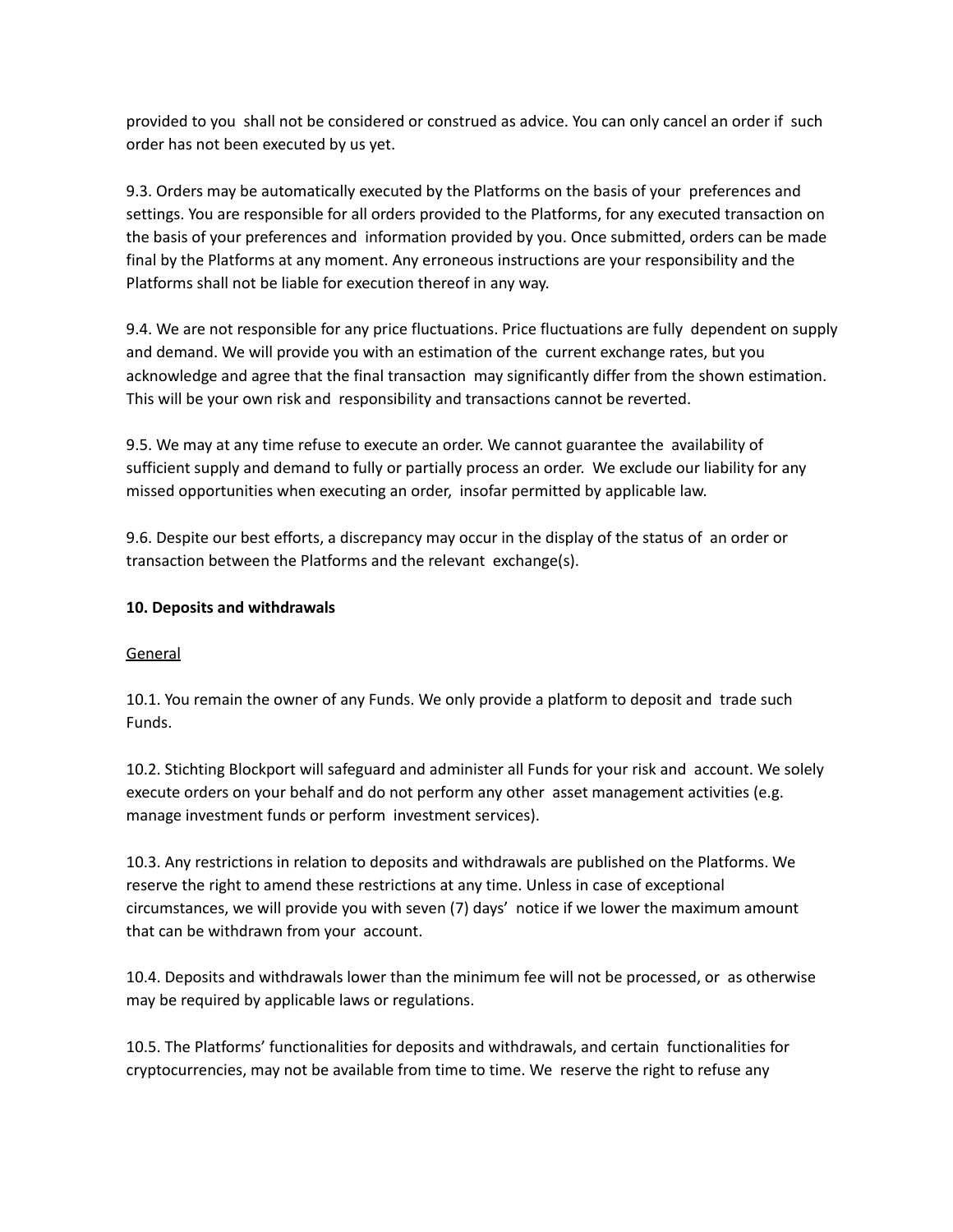deposits and withdrawals for any reason at any time.

10.6. The Platforms and the Services are provided on an "as is" and "as available" basis, and we expressly disclaim all warranties of any kind, whether express or implied, including but not limited to warranties of merchantability, fitness for a particular purpose, title and non-infringement. While we attempt to make your access to and use of the Platforms and the Services continuously available and safe, we do not represent or warrant that the Platforms and the Services are accurate, complete, reliable, current, error free, or free of viruses or other harmful components.

#### **Cryptocurrency**

10.7. A cryptocurrency deposit will be added to the balance on your account as soon as we have received sufficient verifications of the transaction. The speed of verifying transactions depends on the performance of the network and necessary time to complete compliance procedures.

10.8. We maintain the right to reject cryptocurrency deposit and/or withdrawal addresses, after which you cannot use these addresses anymore after having been notified.

#### Euro

10.9. Euro deposits are limited to euros only. If a different currency is used all conversion fees will be passed on to you. Euro withdrawals are limited to SEPA bank accounts only. Submitting the right bank details is your sole responsibility and we are not liable for any losses caused by the use of any wrongfully submitted bank details.

10.10. In the event that a Euro deposit cannot be credited to your account due to, for example, a wrong description or a different account holder name, it will be refunded to a SEPA bank account only. Any Euro withdrawal fees will be deducted from the refunded account.

10.11. In the event that a Euro withdrawal is refused by your bank, we maintain the right to pass all costs charged by the bank on to you.

10.12. A Euro deposit and withdrawal can only be accepted and executed by the BUX Crypto Platform if the transaction is made from or to an account that is registered on the same name that is associated with your verified BUX Crypto Account.

10.13. A Euro deposit and withdrawal can only be accepted and executed by the BUX Zero Platform if the transaction is made from or to an account that is registered on the same name that is associated with your verified BUX Zero Account.

10.14. All received Euro deposits are meant to be used for obtaining cryptocurrencies on the BUX Crypto Platforms. They are expected to be used for transactions within a reasonable period of time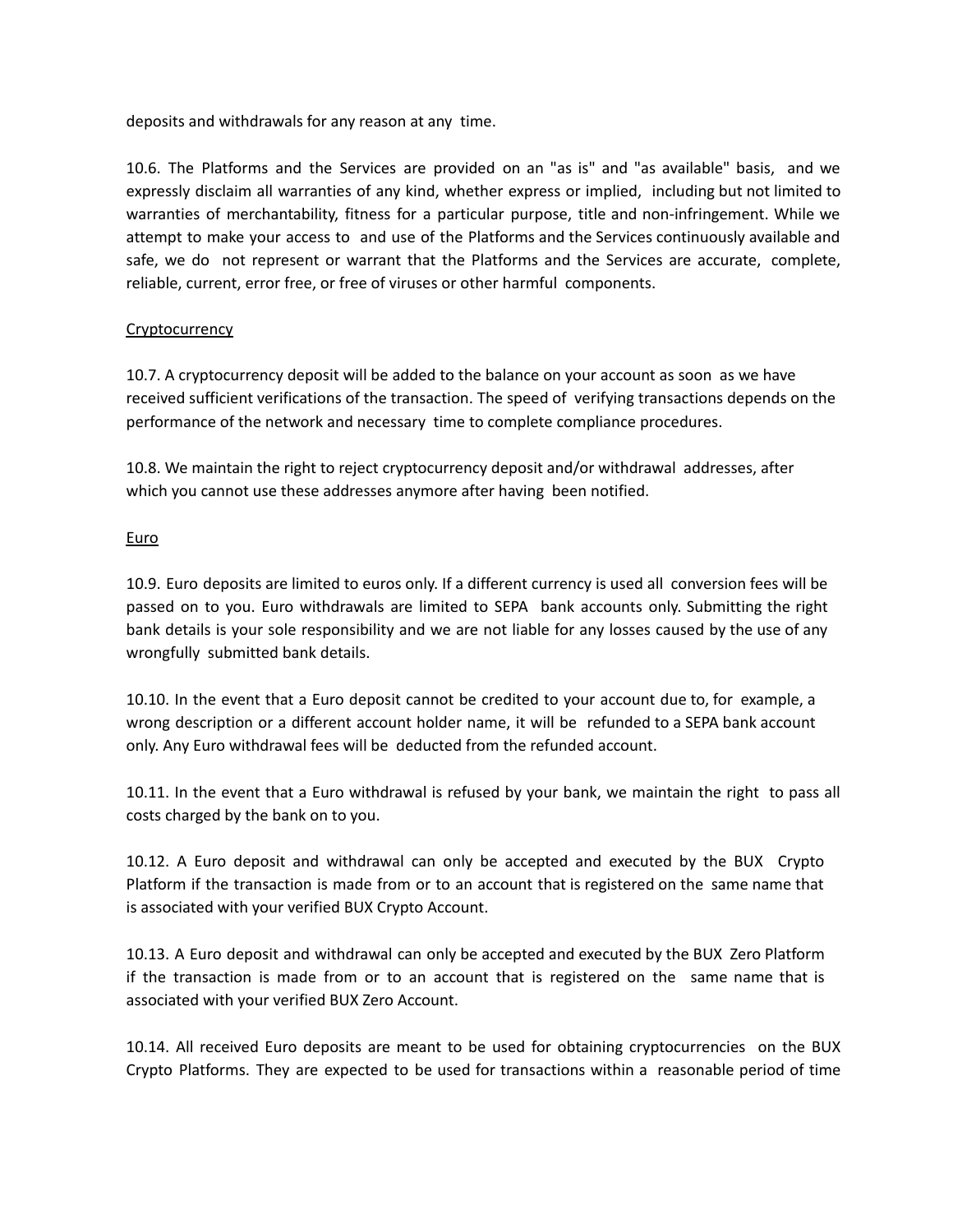and not to be stored for other purposes. Your incoming Euro transactions are non-transferable. We will contact you to withdraw or use the amount received by Euro transaction if the amount is not used within thirty (30) days to obtain cryptocurrencies. If the fiat is not used to obtain cryptocurrencies within thirty (30) days, the total or remaining amount of your Euro transaction will be transferred back to your verified SEPA bank account within thirty (30) days after you have been notified by us.

10.15 All received Euro deposits are meant to be used for obtaining cryptocurrencies or financial instruments on the BUX Zero Platform. They are expected to be used for transactions within a reasonable period of time and not to be stored for other purposes. Your incoming Euro transactions are non-transferable. We will contact you to withdraw or use the amount received by Euro transaction if the amount is not used within thirty (30) days to obtain cryptocurrencies or financial instruments. If the fiat is not used to obtain cryptocurrencies or financial instruments within thirty (30) days, the total or remaining amount of your Euro transaction will be transferred back to your verified SEPA bank account within thirty (30) days after you have been notified by us.

#### **11. Security measures**

11.1. You are responsible at all times for using your account in a secure environment and in a secure manner. This means that the internet connection, email account(s) and computers and other devices on which the Platforms are used by you, have to be secure at all times.

11.2. You must keep your passwords and all two factor authentication data confidential at all times. We expect you to do your utmost best to prevent unauthorized parties from obtaining this data.

11.3. BUX AI. will never ask you to provide authentication data (passwords and two factor authentication) other than when logging in to your account or performing acts on the Platforms (e.g. to verify transactions or adjust your account). You must never respond to any other request to provide such data, even if the request appears to originate from BUX AI.

11.4. If Funds are stolen as a result of your failure to comply with the security guidelines as set out in these Terms, you have no right to any compensation for your loss, unless we have a legal obligation to pay you any such compensation.

11.5. Processed cryptocurrency transactions are definitive and irreversible. Submitting the correct address is your responsibility, even in the event an address is changed by malware.

11.6. In the event that you know or suspect your authentication data has been stolen or may be misused, you must contact BUX AI immediately.

11.7. We shall provide reasonable efforts to make sure that the Funds and the Platforms are available for your intended use. Availability of the Funds and the Platforms may however be limited from time to time due to technical and/or operational reasons. We cannot guarantee 100% availability of the Platforms.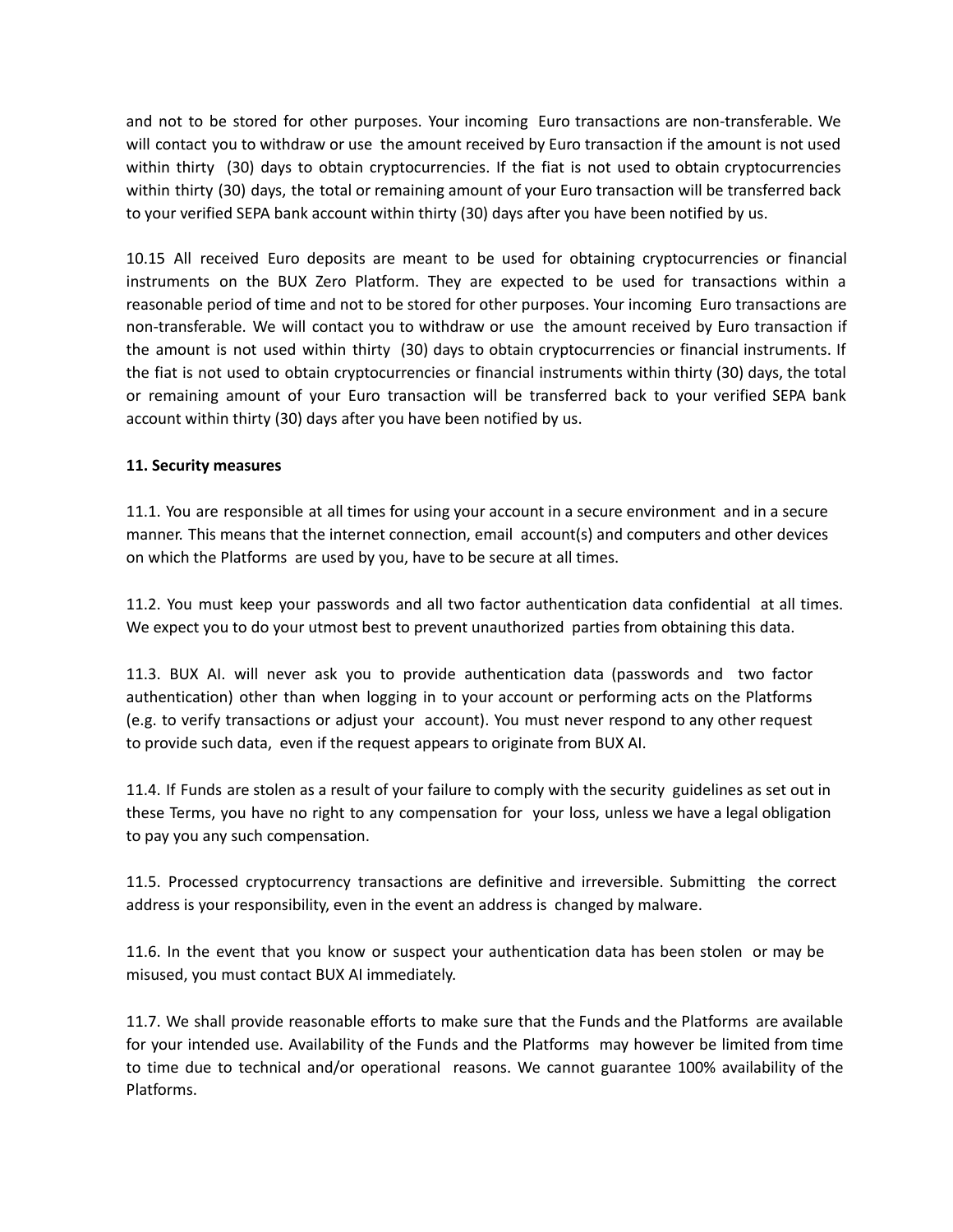#### **12. Risks**

12.1. You acknowledge and agree that you will use our Services at your own risk.

12.2. The services for cryptocurrencies in BUX Zero are offered by BUX Alternative Investments BV (BUX AI). BUX AI has a registration with De Nederlandsche Bank N.V. (DNB) as a provider of crypto services. DNB supervises BUX Alternative Investments B.V.'s compliance with the Money Laundering and Terrorist Financing (Prevention) Act (Wwft) and the Sanctions Act 1977 (Sanctiewet 1977). BUX Alternative Investments B.V. is not under prudential supervision by DNB or under conduct supervision by the AFM. This means that there is no supervision of financial requirements or business risks and no specific financial consumer protection.. You are aware of this fact and accept the accompanying risks.

12.3. You are solely responsible for understanding and evaluating the risks of possessing and using cryptocurrencies. We are not responsible to notify you of any (legal or regulatory) changes in cryptocurrencies. Among these risks (but not restricted thereto) are the lack of any guarantee of value and the preservation of value.

12.4. You acknowledge that using digital assets and blockchain-based solutions, networks and protocols may involve serious risks. For example, the value of digital assets can change rapidly, increase or decrease unexpectedly, and potentially even fall to zero. As another example, virtual currency transactions may be unconfirmed for a period of time (usually less than one hour, but up to one day or longer) and may never complete if they remain in a pending state.

12.5. We are not responsible for the crypto assets available on the Platforms and the changes these crypto assets undergo. We have no control over the underlying technological and organisational changes of the crypto assets.

12.6. We have no control over, and make no representations regarding the value of digital assets, or the security of their networks or protocols. We do not own or control the underlying software protocols that govern the operation of digital currencies. Digital asset protocols are subject to changes in protocol rules (referred to as "forks"), and such forks may materially affect the value, function, or name of the digital asset.

12.7. You acknowledge and agree that: (i) we are not responsible for operation of the underlying digital asset protocols and that we make no guarantee regarding their functionality, security or availability; and (ii) if a fork occurs, we may temporarily suspend the Services relating to the digital asset affected, and we may configure or reconfigure the Services or decide not to support the forked protocol entirely, but allow you to transfer the affected digital asset.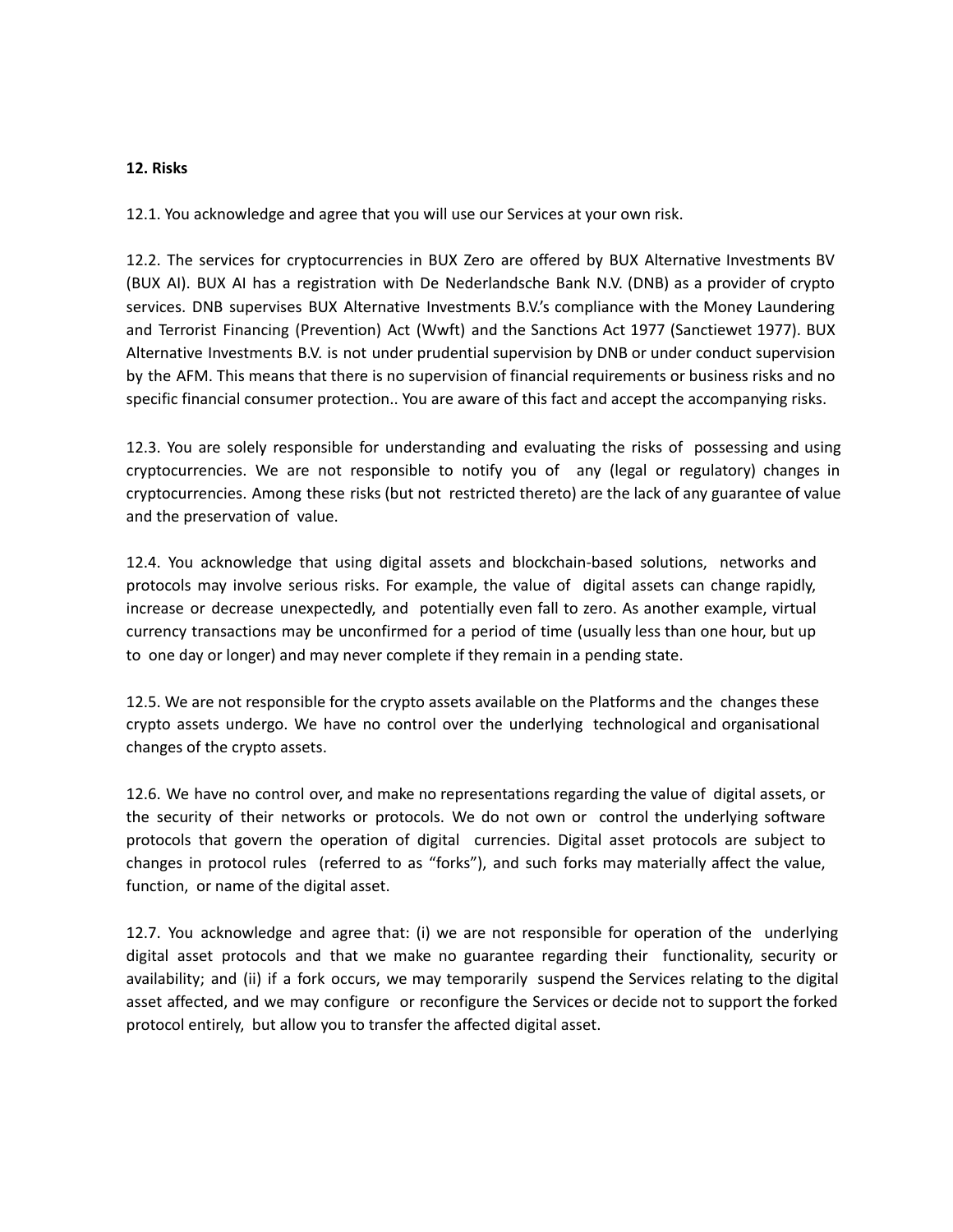#### **13. Privacy**

In providing the Services, we may collect and process your personal data, among others your email address, user name and IP address. The main purpose of collecting personal data is to provide the Services to you. For more detailed information, we refer you to our Privacy Policy which can be found on the BUX Crypto website (https://getbux.com/bux-crypto/legal/).

#### **14. Fees and costs**

14.1. All applicable fees will be shown on the Platforms. After submitting an order, deposit and/or withdrawal, you agree that the fees, as shown on the Platforms at that time, will be deducted from the balance of your account. BUX AI reserves the right to change the fees at all times, provided that we will never change any fees after an order has been placed. The latest fees can be found on the Platforms.

14.2. Fees can be charged in both cryptocurrencies and euros.

14.3. You are not entitled to interest on your Funds.

# **15. Complaints**

15.1. Any complaints about the Platforms and the Services can be reported via support crypto@getbux.com. Further contact details can be found on the website (www.getbux.com/bux-crypto/).

15.2. We will respond to a complaint as soon as possible, but ultimately within eight (8) weeks. We may ask for additional clarification when complaints are insufficiently explained and/or substantiated.

15.3. Both we at the Platforms and you as the user shall cooperate to achieve a solution to the satisfaction of both parties. If parties are unable to resolve the complaint amicably, you have the right to submit the dispute to the competent court or dispute resolution platform pursuant to clauses 17.1 and 17.2.

#### **16. Limitation of liability**

16.1. To the extent permitted under applicable law, in no event shall BUX Alternative Investment B.V., Stichting Blockport, their directors, advisors, employees or agents be liable for any damages or losses in connection with or arising under the Terms or (the use of) the Services or the Platforms, including your use of, reliance upon, access to, or exploitation of the Platforms, or any part thereof, or any rights granted to you hereunder, whether contractually or non-contractually, unless it results from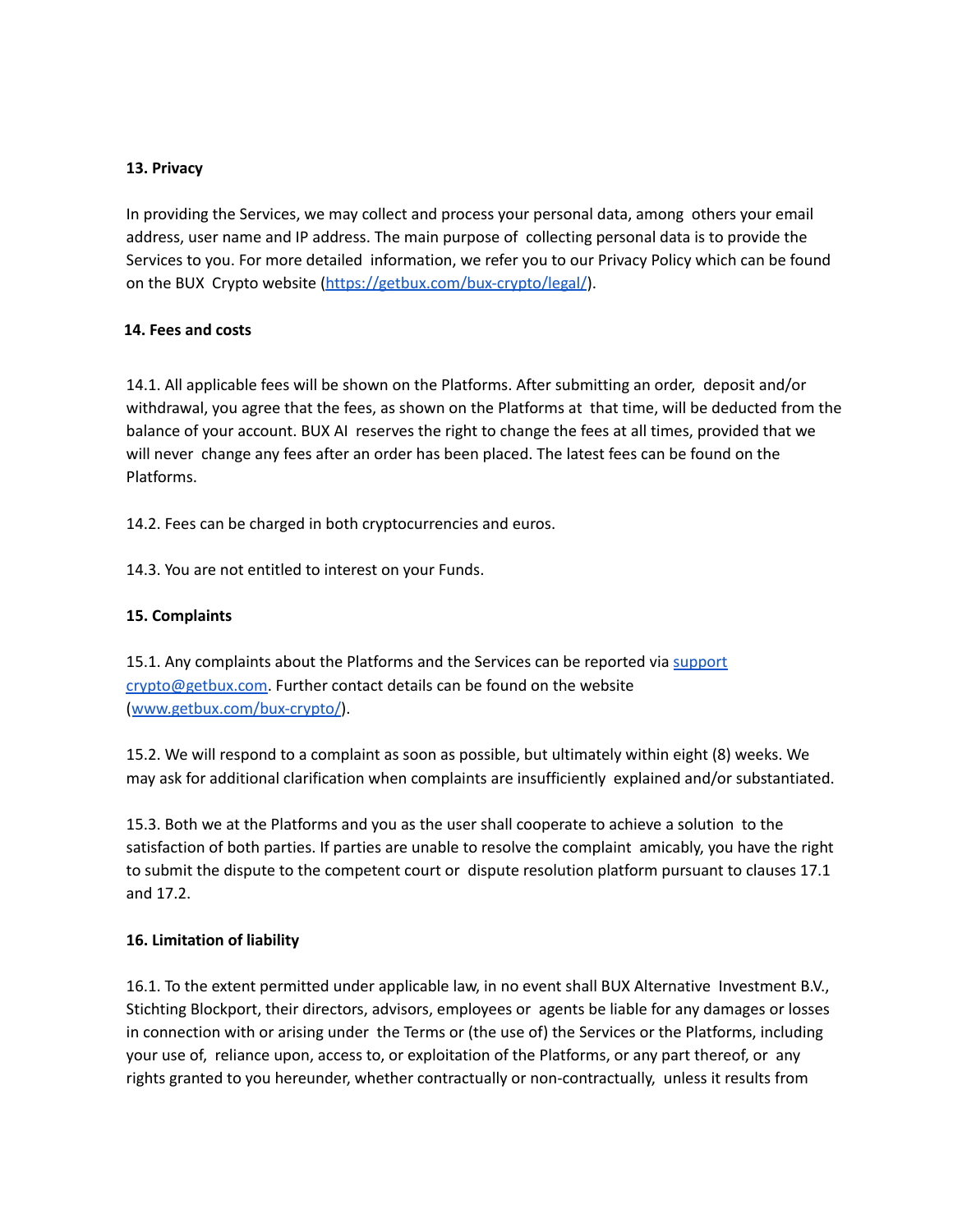BUX Alternative Investments B.V.'s intent or conscious recklessness.

16.2. To the maximum extent permitted by applicable law, in no event shall the aggregate liability of BUX Alternative Investments B.V. and Stichting Blockport (including any directors, employees, advisors and agents), whether contractually or non-contractually, arising out of or relating to the use of, or inability to use, the Platforms or to these Terms, exceed the fees paid by you to BUX Alternative Investments B.V. during the 12 months immediately preceding the date of any claim giving rise to such liability.

16.3. You agree to defend, indemnify and hold harmless BUX Alternative Investments B.V. and Stichting Blockport (and each of their directors, employees, agents and affiliates) from any claim, demand, action, damage, loss, or expense, including attorneys' fees, arising out of or relating to: (i) your use of, or conduct in connection with our Services; (ii) your violation of these Terms; or (iii) your violation of any rights of any other person or entity. If you are obligated to indemnify us, we will have the right, at our sole discretion, to control any action or proceeding (at our expense) and determine whether we wish to settle it.

# **17. General provisions**

17.1. These Terms and any dispute or claim arising out of or in connection with it or its subject matter or formation (including non-contractual disputes or claims), shall be governed by and construed in accordance with Dutch law, and the parties irrevocably submit to the exclusive jurisdiction of the competent court in Amsterdam, the Netherlands, unless, within one month after we invoke this clause, you choose to submit the dispute to the court that has jurisdiction according to the Dutch Civil Code.

17.2. If you are a consumer and reside within the European Union, or in Norway, Iceland or Liechtenstein, you may also be able to refer a dispute to the European Online Dispute Resolution ("ODR") platform at http://ec.europa.eu/consumers/odr. The ODR platform is a web-based platform which is designed to help consumers who have bought products or services online. It provides access to independent alternative dispute resolution services which are usually free for consumers to use. We have the discretion as to whether or not we will agree to a complaint being resolved through the ODR platform.

17.3. We reserve the right to unilaterally amend the Terms at any time. We will notify you of any changes in these Terms. If you cannot agree with such changes, you should stop using the Services and terminate your account.

17.4. We may at any time sub-contract or assign any of our rights and obligations under these Terms or in relation to the Services or the use of the Platforms to any other third party. In case of such assignment, we will notify you and you will have the right to terminate your agreement with us at any time, unless we remain the liable party under the agreement. You cannot assign any of your rights and